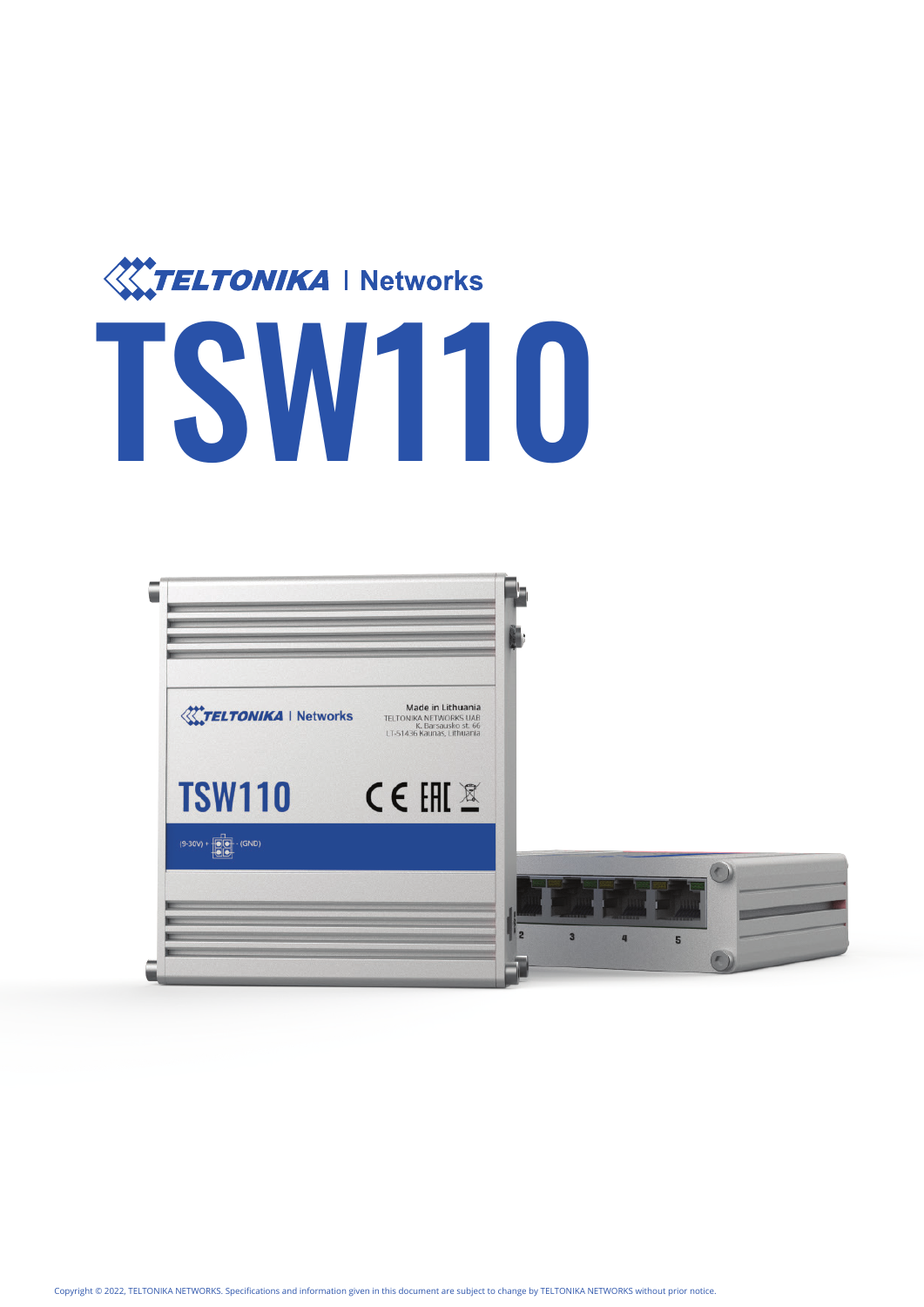

# **HARDWARE**

# FRONT VIEW

# **Ethernet ports**



### BACK VIEW

RJ45 LED MEANING





**Not connected Not connected**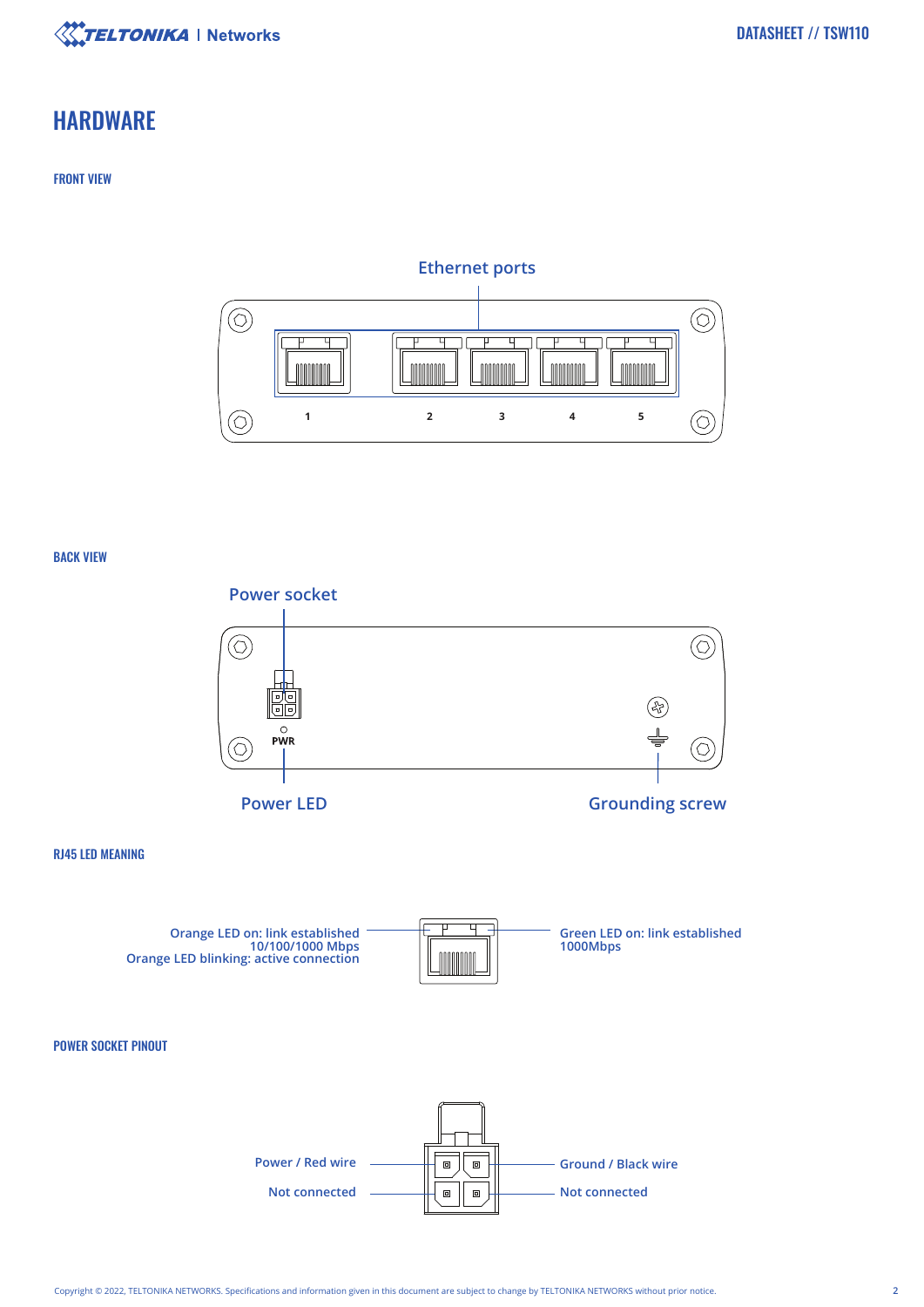

# **FEATURES**

### **ETHERNET**

LAN

5 x LAN ports, 10/100/1000 Mbps, compliance with IEEE 802.3, IEEE 802.3u, 802.3az standards, supports auto MDI/MDIX crossover

#### **PERFORMANCE SPECIFICATIONS**

| Bandwidth (Non-blocking)        | 10 Gbps                                                                                                               |
|---------------------------------|-----------------------------------------------------------------------------------------------------------------------|
| Packet buffer                   | 128 KB                                                                                                                |
| MAC address table size          | 2K entries                                                                                                            |
| Connector                       | 4 pin industrial DC power socket                                                                                      |
| Input voltage range             | 9 - 30 VDC, reverse polarity protection, voltage surge/transient protection                                           |
| PoE (passive)                   | Passive PoE. Possibility to power up through LAN port, not compatible with IEEE802.3af, 802.3at and 802.3bt standards |
| Power consumption<br>(idle/max) | < 0.4 W / < 1.8 W                                                                                                     |

## **PHYSICAL INTERFACES (PORTS, LEDS)**

| Ethernet    | 5 x RJ45 ports, 10/100/1000 Mbps     |
|-------------|--------------------------------------|
| Status LEDs | 1 x Power LED, 10 x LAN status LED's |
| Power       | 1 x 4 pin DC connector               |
| Ground      | 1 x Grounding screw                  |

## **PHYSICAL SPECIFICATION**

| Casing material                      | Full aluminum housing                                                     |
|--------------------------------------|---------------------------------------------------------------------------|
| Dimensions ( $W \times H \times D$ ) | $100 \times 30 \times 85$ mm                                              |
| Weight                               | 227 g                                                                     |
| Mounting options                     | DIN rail or wall mounting (additional kit needed), flat surface placement |

#### **OPERATING ENVIRONMENT**

| Operating temperature | -40 C to 75 C               |
|-----------------------|-----------------------------|
| Operating humidity    | 10 % to 90 % non-condensing |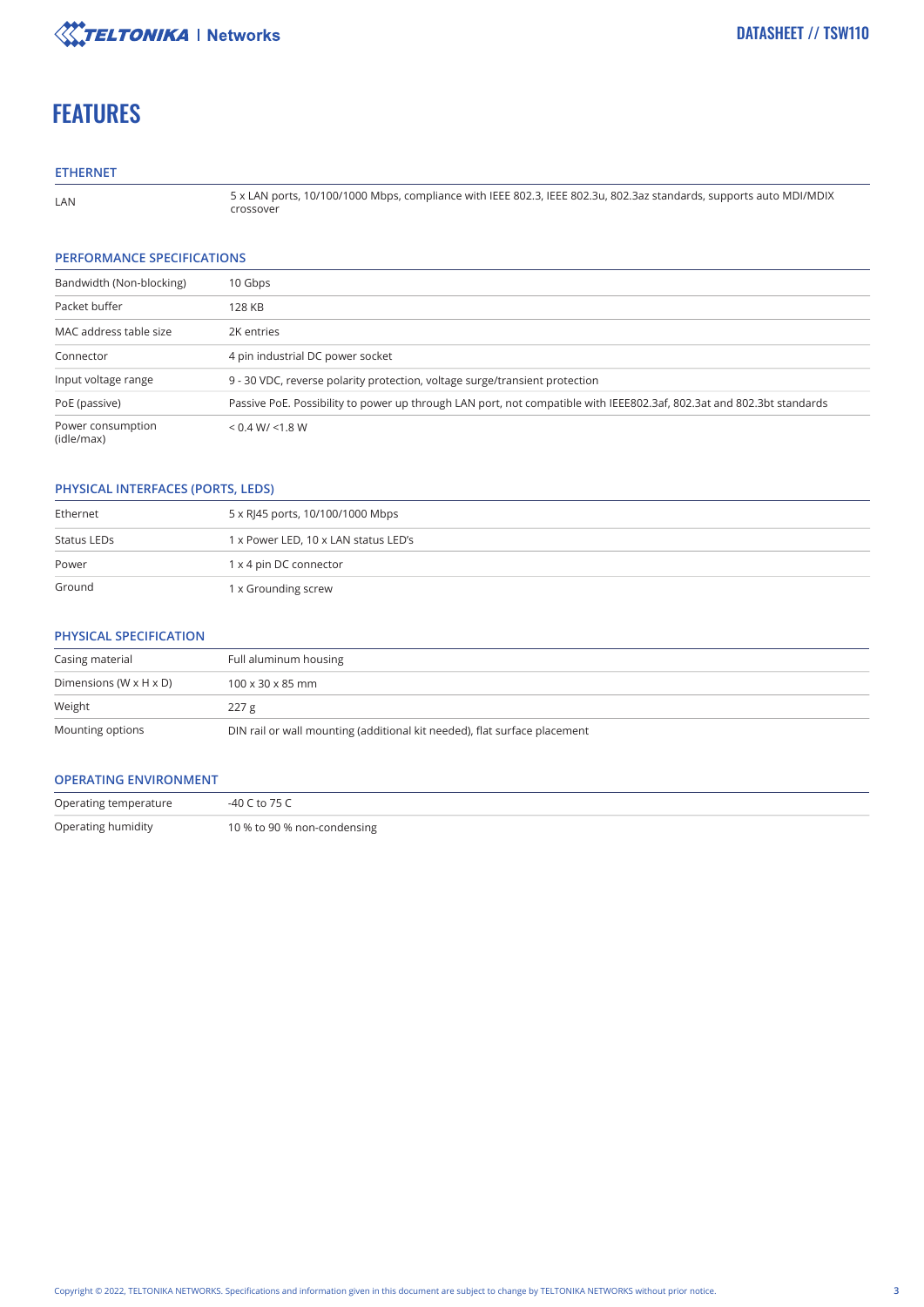

# HARDWARE INSTALLATION

- 1. Connect your main internet router/modem to TSW110 LAN port number 1.
- 2. Connect end devices (ex. Industrial PC, printers, IP phones, laptops) to TSW110 2 to 5 port.
- 3. Connect 4 pin power plug to TSW110 to power up switch.



### TECHNICAL INFORMATION

| <b>Technical specifications</b>            |  |                                                           |  |
|--------------------------------------------|--|-----------------------------------------------------------|--|
| Input voltage range                        |  | $9 - 30$ VDC                                              |  |
| Max power consumption                      |  | $<$ 1.8 W                                                 |  |
| <b>Bundled accessories specifications*</b> |  |                                                           |  |
| Power adapter                              |  | Input: 0.4 A @100-240 VAC, Output: 9 VDC, 1 A, 4 pin plug |  |

\* Order code dependent.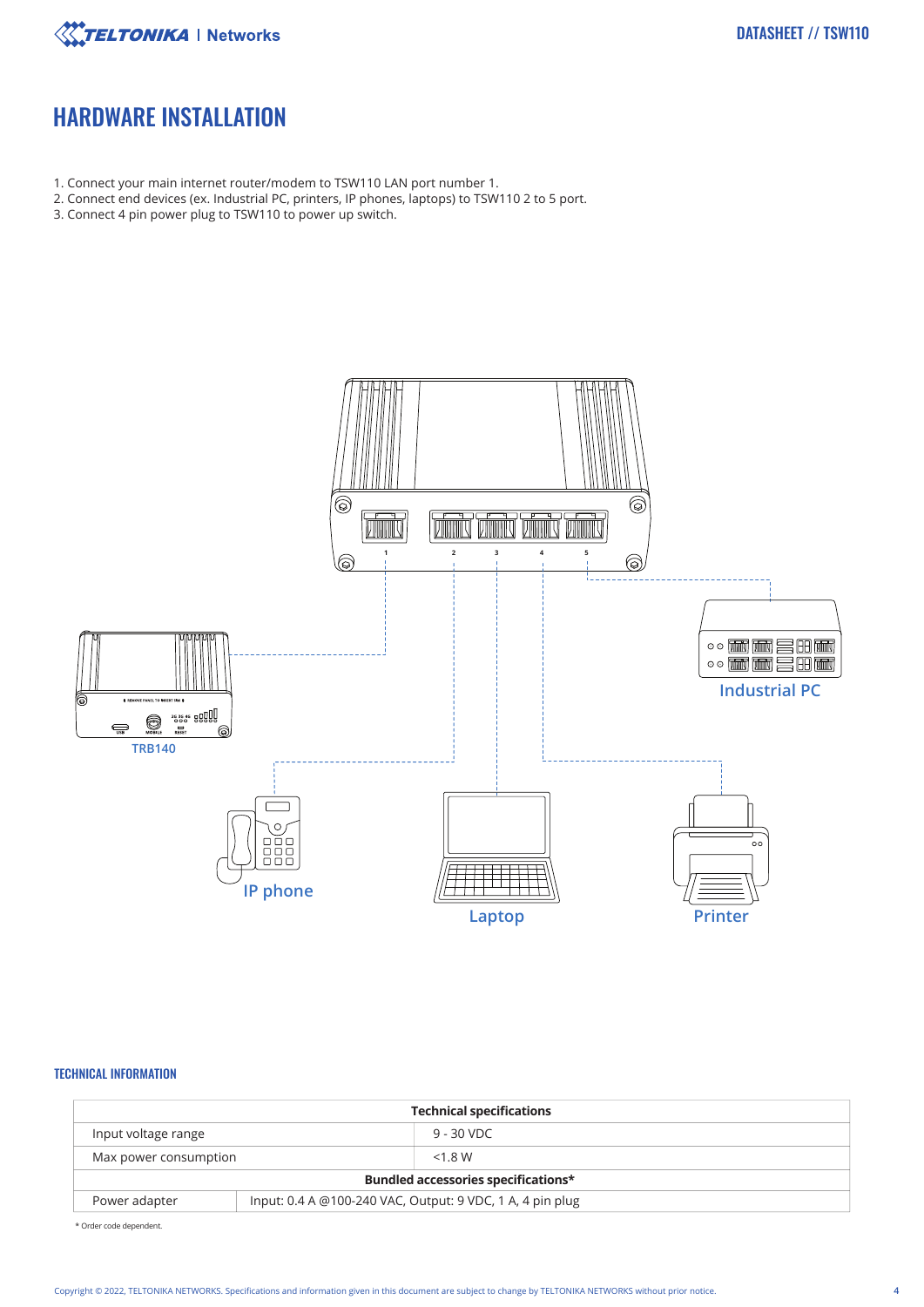

# WHAT'S IN THE BOX?

## STANDARD PACKAGE CONTAINS\*

- TSW110
- 9 W PSU
- QSG (Quick Start Guide)
- Packaging box





\* For all standard order codes standard package contents are the same, execpt for PSU.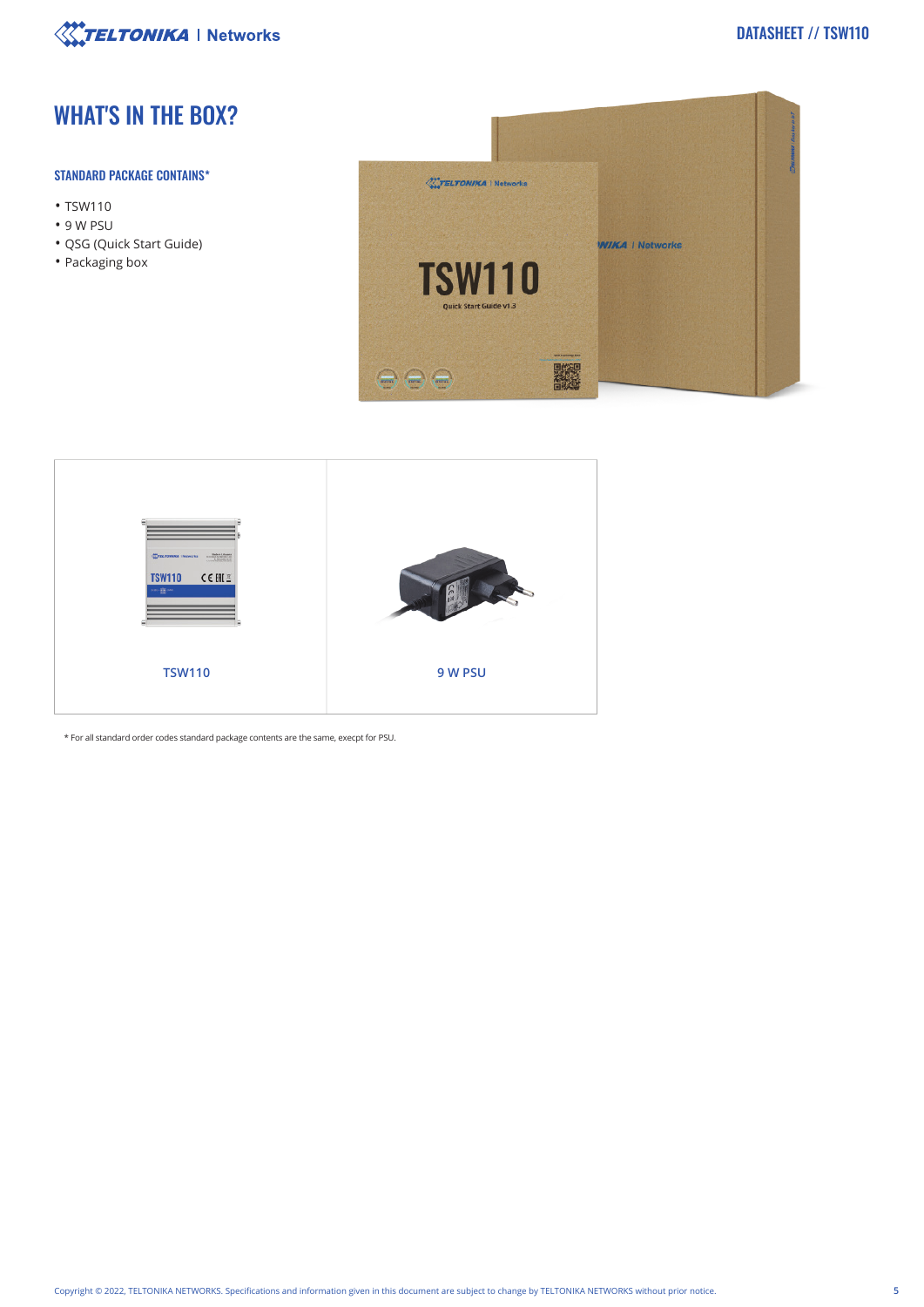

# STANDARD ORDER CODES

| <b>PRODUCT CODE</b> | <b>HS CODE</b> | <b>HTS CODE</b> | <b>PACKAGE CONTAINS</b>        |
|---------------------|----------------|-----------------|--------------------------------|
| TSW110000000        | 851762         | 8517.62.00      | Standard package with Euro PSU |
| TSW110000010        | 851762         | 8517.62.00      | Standard package with US PSU   |

For more information on all available packaging options – please contact us directly.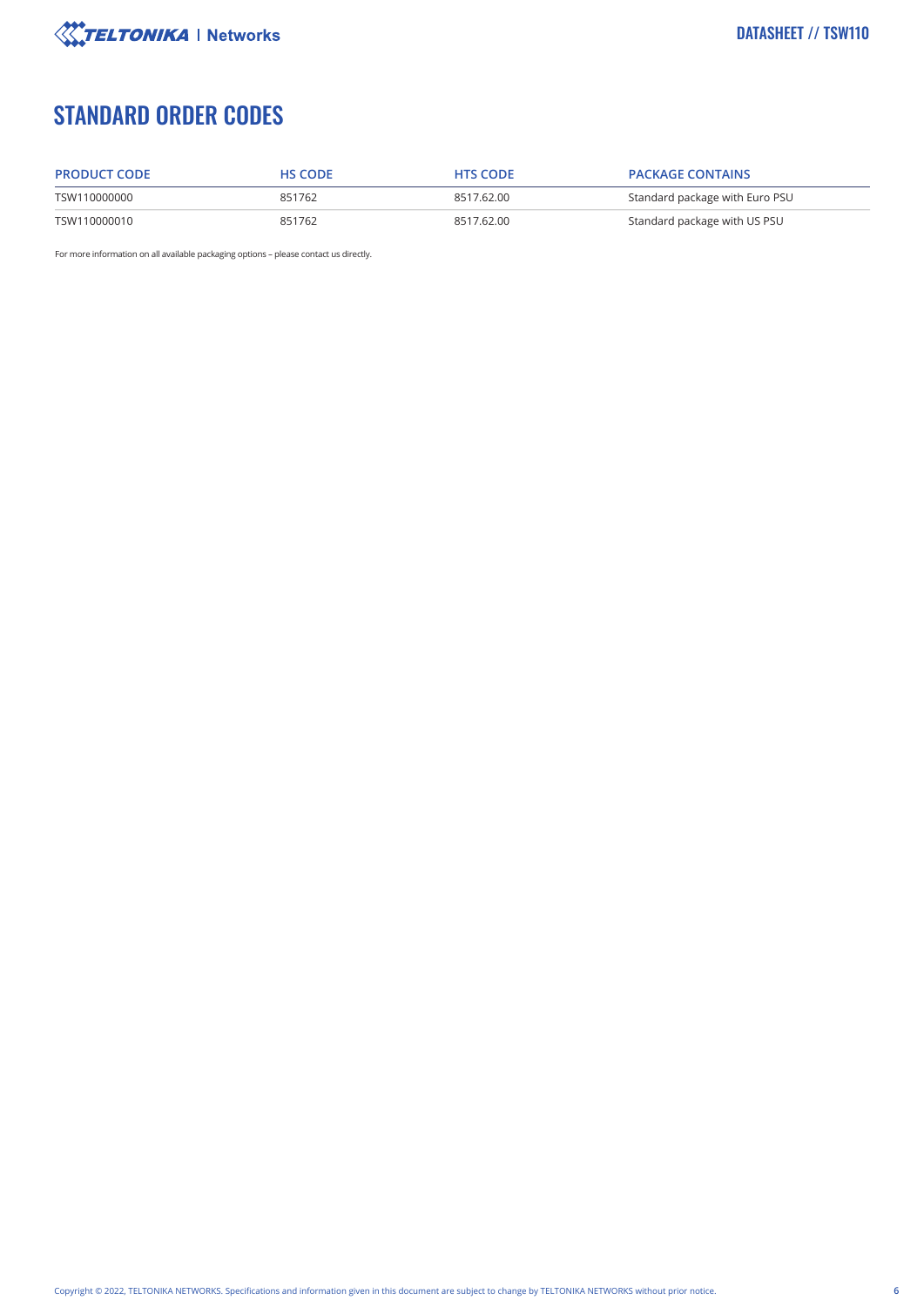

# MOUNTING OPTIONS

# DIN RAIL KIT

| Parameter         | Value                                   |
|-------------------|-----------------------------------------|
| Mounting standard | 35mm DIN Rail                           |
| Material          | Low carbon steel                        |
| Weight            | 57 <sub>g</sub>                         |
| Screws included   | Philips Pan Head screw #6-32×3/16, 2pcs |
| <b>Dimensions</b> | 82 mm x 46 mm x 20 mm                   |
| RoHS Compliant    | ν                                       |

## **DIN RAIL KIT**

- DIN Rail adapter
- Philips Pan Head screw #6-32×3/16, 2pcs for RUT2xx/RUT9xx



| חר:<br>ORDER | $\mathbf{F}$ $\mathbf{F}$ $\mathbf{F}$ | CODE.      |
|--------------|----------------------------------------|------------|
| PR5MEC00     | 73269098                               | 7326.90.98 |

For more information on all available packaging options – please contact us directly.

# COMPACT DIN RAIL KIT

| Parameter         | Value                                   |
|-------------------|-----------------------------------------|
| Mounting standard | 35mm DIN Rail                           |
| Material          | ABS + PC plastic                        |
| Weight            | 6.5 <sub>g</sub>                        |
| Screws included   | Philips Pan Head screw #6-32×3/16, 2pcs |
| <b>Dimensions</b> | 70 mm x 25 mm x 14,5 mm                 |
| RoHS Compliant    | V                                       |



## **DIN RAIL KIT**

- Compact plastic DIN Rail adapter (70x25x14,5mm)
- Philips Pan Head screw #6-32×3/16, 2pcs

| CODF<br><b>ORDER</b> | CODI     | <b>CODE</b> |
|----------------------|----------|-------------|
| PR5MEC11             | 73269098 | 7326.90.98  |

For more information on all available packaging options – please contact us directly.

# SURFACE MOUNTING KIT

| Parameter         | Value                                   |  |
|-------------------|-----------------------------------------|--|
| Mounting standard | Flat surface mount                      |  |
| Material          | ABS + PC plastic                        |  |
| Weight            | 2x5g                                    |  |
| Screws included   | Philips Pan Head screw #6-32×3/16, 2pcs |  |
| <b>Dimensions</b> | 25 mm x 48 mm x 7.5 mm                  |  |
| RoHS Compliant    | V                                       |  |



### **DIN RAIL KIT**

- Surface mounting kit
- Philips Pan Head screw #6-32×3/16, 2pcs

**ORDER CODE HS CODE HTS CODE** PR5MEC12 73269098 7326.90.98

For more information on all available packaging options – please contact us directly.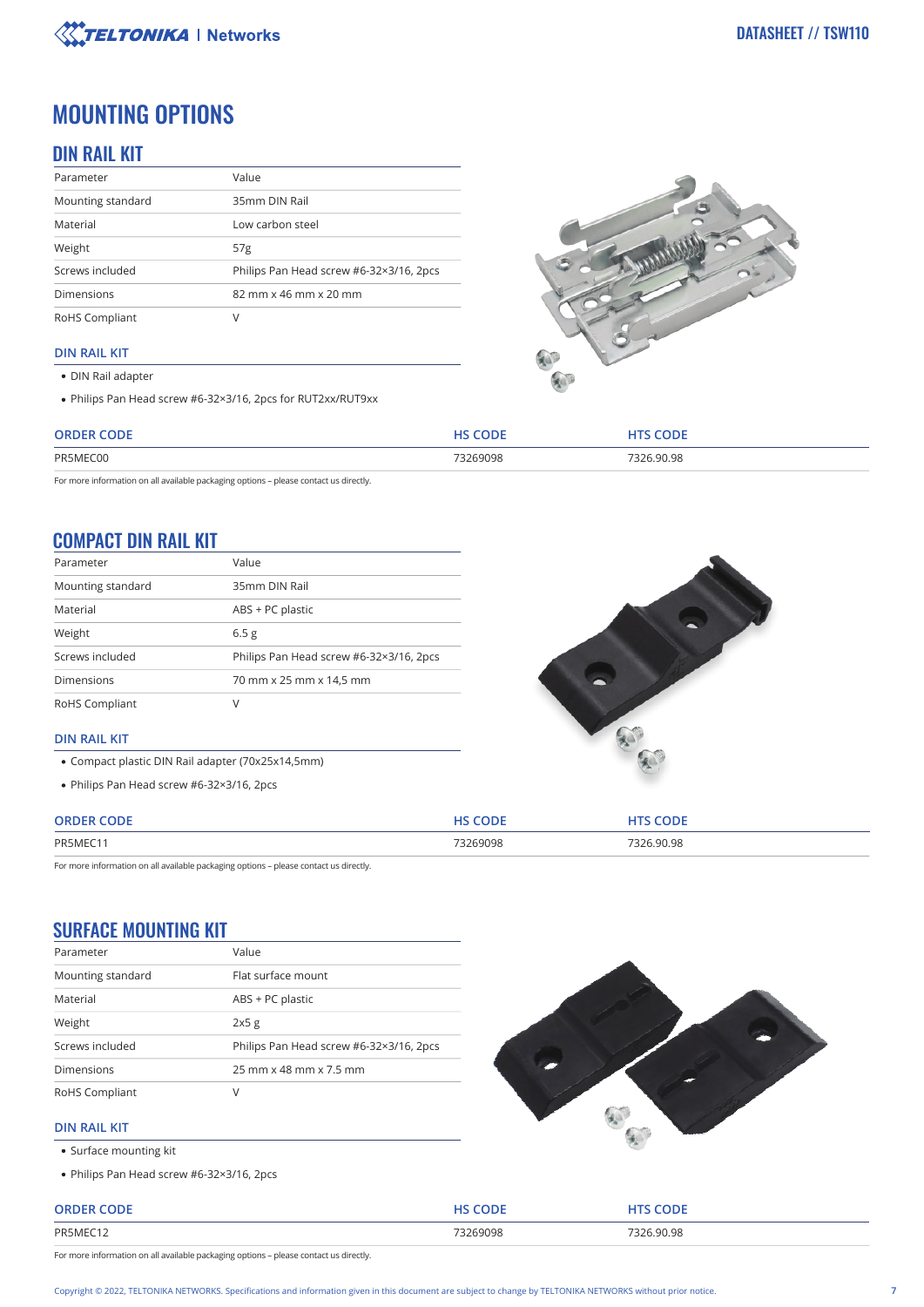

# TSW110 SPATIAL MEASUREMENTS & WEIGHT

#### **MAIN MEASUREMENTS**

| $W \times H \times D$ dimensions for TSW110:                                                                                                     |                            |  |
|--------------------------------------------------------------------------------------------------------------------------------------------------|----------------------------|--|
| Device housing*:                                                                                                                                 | $100 \times 30 \times 85$  |  |
| Box:                                                                                                                                             | $173 \times 71 \times 148$ |  |
| *Housing measurements are presented without antenna connectors and screws; for measurements of other device elements look to the sections below. |                            |  |

#### **TOP VIEW**

The figure below depicts the measurements of TSW110 and its components as seen from the top:



## **RIGHT VIEW**

The figure below depicts the measurements of TSW110 and its components as seen from the right side:

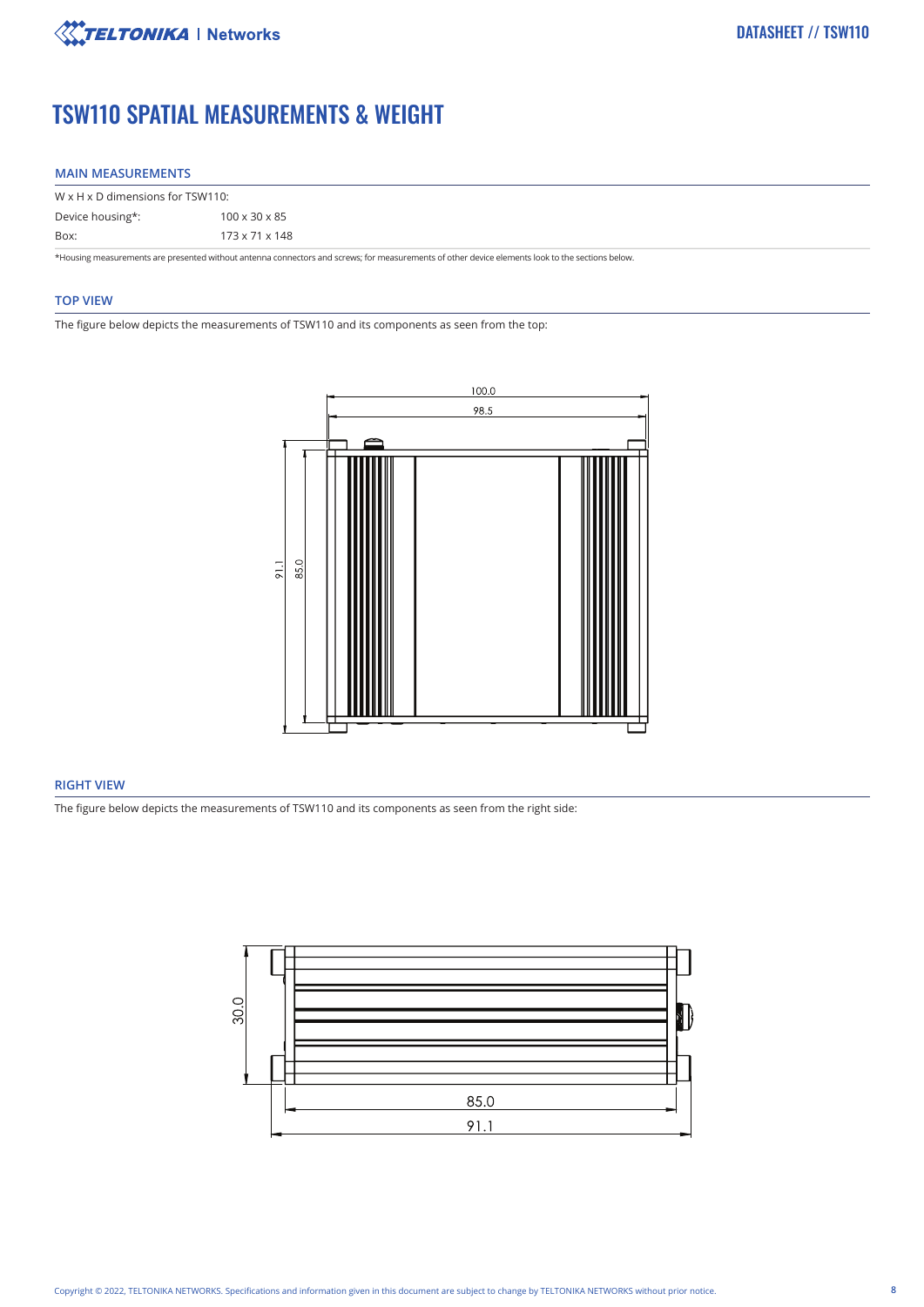

### **FRONT VIEW**

The figure below depicts the measurements of TSW110 and its components as seen from the front panel side:



## **REAR VIEW**

The figure below depicts the measurements of TSW110 and its components as seen from the back panel side:

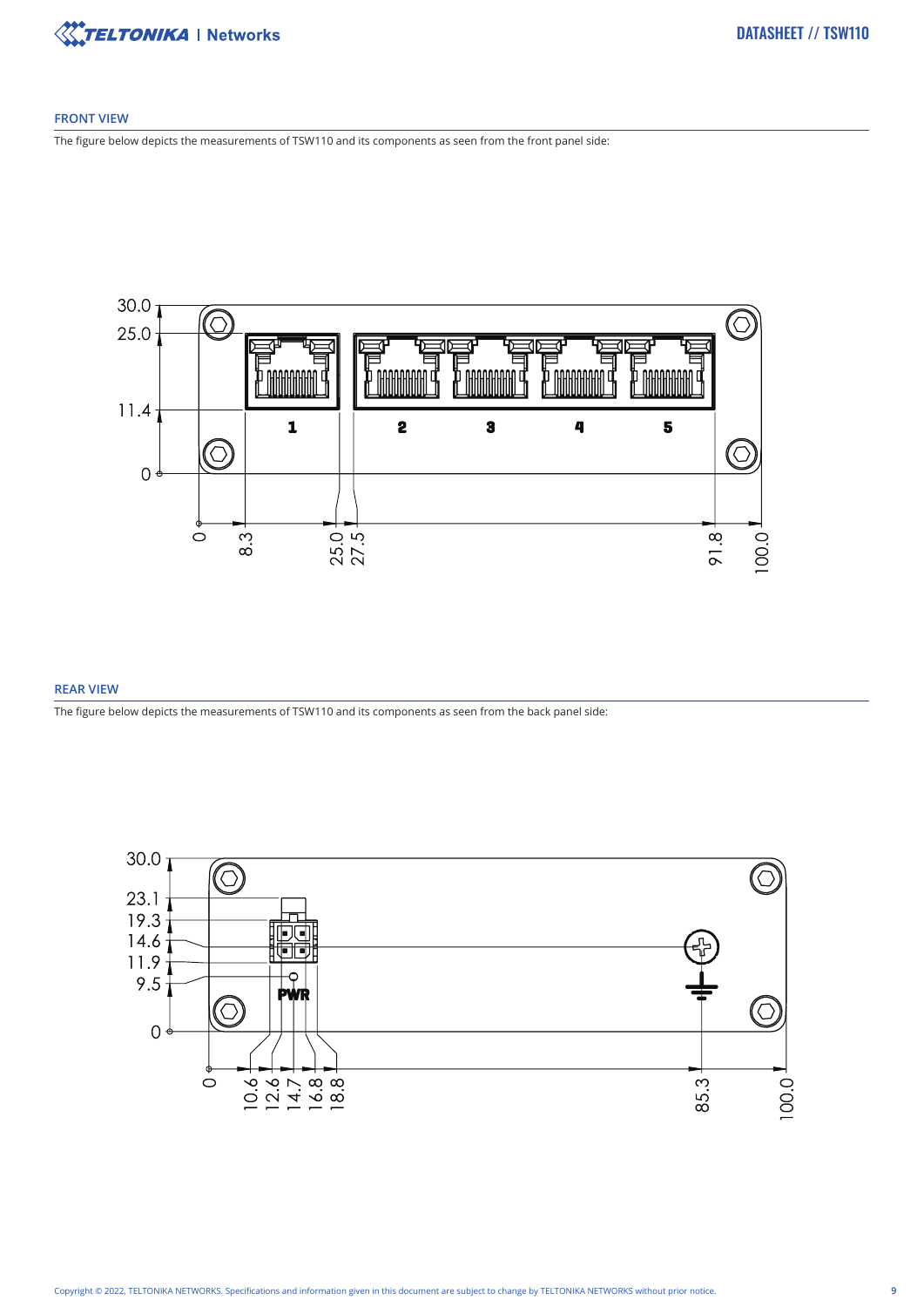

## **MOUNTING SPACE REQUIREMENTS**

The figure below depicts an approximation of the device's dimensions when cables and antennas are attached: